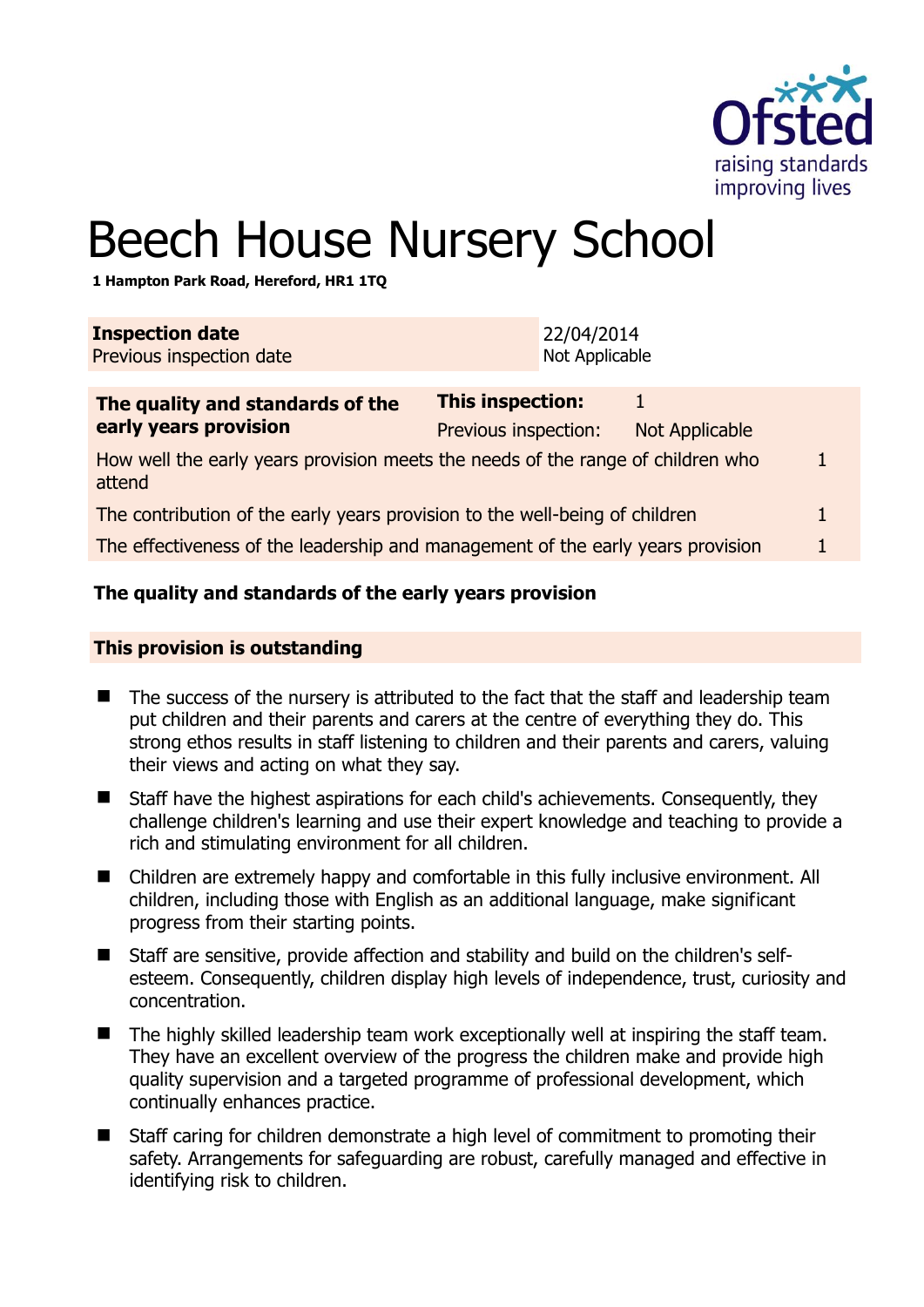### **Information about this inspection**

Inspections of registered early years provision are:

- scheduled at least once in every inspection cycle the current cycle ends on 31 July 2016
- scheduled more frequently where Ofsted identifies a need to do so, for example where provision was previously judged inadequate
- brought forward in the inspection cycle where Ofsted has received information that suggests the provision may not be meeting the legal requirements of the Early Years Foundation Stage or where assessment of the provision identifies a need for early inspection
- prioritised where we have received information that the provision is not meeting the requirements of the Early Years Foundation Stage and which suggests children may not be safe
- scheduled at the completion of an investigation into failure to comply with the requirements of the Early Years Foundation Stage.

The provision is also registered on the compulsory part of the Childcare Register. This report includes a judgment about compliance with the requirements of that register.

#### **Inspection activities**

- The inspector observed activities in the playrooms and outdoor area.
- $\blacksquare$ The inspector held meetings with the head of nursery, the deputy head of nursery and the manager.
- The inspector carried out a joint observation with the head of nursery.
- The inspector looked at children's assessment records, planning documentation,
- $\blacksquare$ evidence of suitability of practitioners working within the setting, the provider's selfevaluation, the development plan and a range of other documentation.
- $\blacksquare$ The inspector took account of the views parents spoken to on the day and information and feedback from parent surveys.

#### **Inspector**

Parm Sansoyer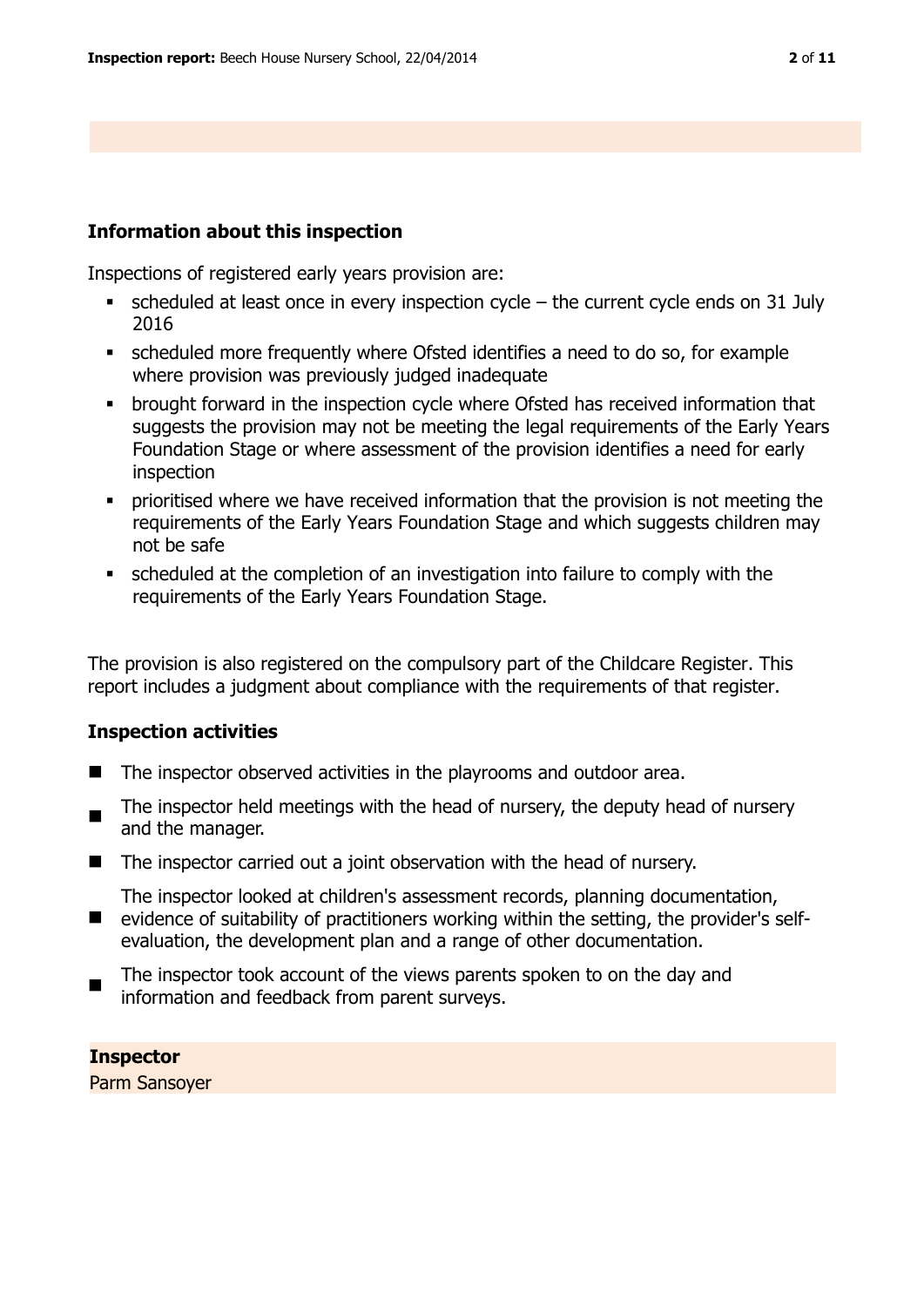#### **Full report**

#### **Information about the setting**

The Beech House Nursery School opened in 2013 and is on the Early Years Register and the compulsory part of the Childcare Register. It is situated in a large converted public house in the Tupsley area of Hereford. The nursery serves the local area and surrounding areas. There is an enclosed area available for outdoor play. There are currently 46 children on roll in the early years age group. The nursery is in receipt of funding for the provision of free early years education for three-year-olds. It opens Monday to Friday for 50 weeks of the year, from 7.45am to 5.45pm. Children attend for a variety of sessions. It supports children who speak English as an additional language. The nursery employs 12 members of staff. Of these, six hold a qualification at level 6, three hold level 3 and one holds level 2.

#### **What the setting needs to do to improve further**

#### **To further improve the quality of the early years provision the provider should:**

 $\blacksquare$  enhance the already successful adult interventions by allowing the younger children more time to explore any new resources without interruption and by giving them more time to repeat the new words introduced.

#### **Inspection judgements**

#### **How well the early years provision meets the needs of the range of children who attend**

Currently there is a baby room, tiny tots room and toddler room. The pre-school kindergarten will open in September 2014. This has resulted in staff placing a sharp focus on the three prime areas of learning. For example, children acquire communication and language skills, and receive strong support for their physical, personal and social development. Consequently, all children make significant progress from their starting points. Staff caring for children in the toddler room have very high expectations of them and place an equal focus on all seven areas of learning, as these children have already grown in confidence and ability within the three prime areas. For example, staff work exceptionally well to ensure the children benefit from an educational programme that clearly fosters opportunities for active learning and for them to create and think critically. Consequently, although these children will not start school until September 2015, many already have the key skills needed for school and all have made significant gains in their development from their starting points. The excellent partnership with parents and carers is instrumental to the success of the nursery. They are involved from the outset and throughout their child's time at the nursery, which results in parents successfully supporting their children's learning and helping shape the service offered. Staff use observation and assessment extremely well to plan for the children's individual learning needs and next steps in learning. They use hand-held electronic devices to take photos, make notes and make links to the areas of learning. This efficient system is used to record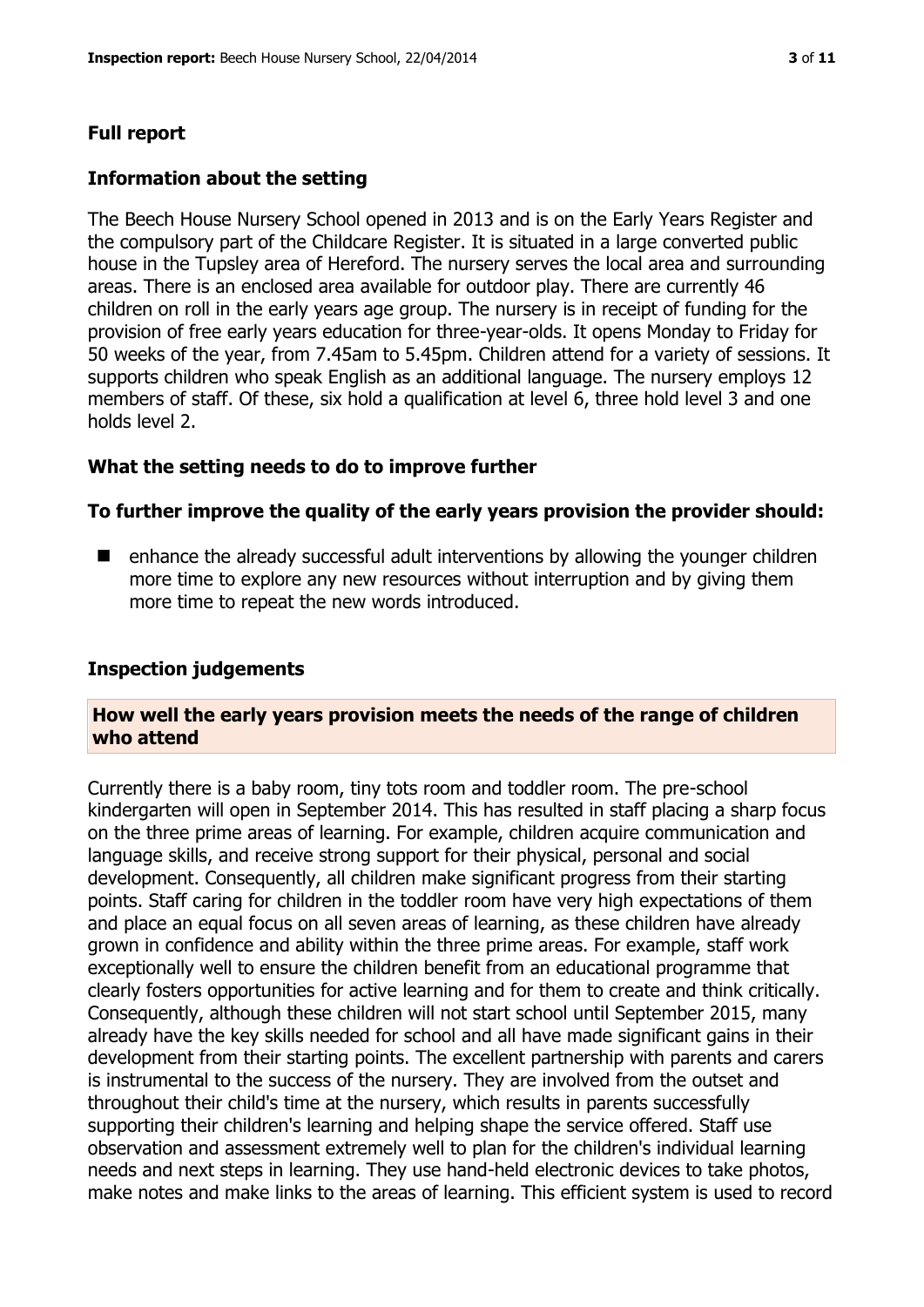and plan for their next steps in learning. In addition, all parents and carers are sent an electronic copy of their child's learning profile every half term, which they also contribute to. They can also contribute to the children's daily diaries, which staff use to capture a wealth of information about the children's learning, achievements and care. The skilled staff identify any possible delay in development early and clear action plans are put in place to help narrow this gap swiftly. For example, children who speak English as an additional language are well supported due to the extremely close relationships built with parents and carers. This results in staff consulting with them from the start about what their children already know in their home language and joint strategies to strengthen the children's English language.

Children are warmly welcomed into rooms which are organised with their needs in mind, and the uniqueness of each child is considered when planning for their needs. Children feel confident in the environment and they are keen to try new things out, knowing their effort is valued. Staff skilfully create a calm and nurturing environment and give children the time and space they need to complete tasks. For example, during snack time children are encouraged to peel the oranges and cut bananas, which they enjoy as they are not rushed. Children's communication and language is supported extremely well. Staff use their expert knowledge of children's development to ensure their interventions are useful and effective in engaging children. All staff use songs, books and musical instruments extremely well to support their language development. For example, they use cue cards for children to choose their favourite nursery rhyme and visual aids to sustain their interests. Babies love being close and staff use facial expressions, a change in the tone of their voice and touch to attract their attention and encourage them to communicate. All staff are extremely skilled in interacting with the children, engaging their interests and reinforcing and introducing new words at every opportunity. In the toddler room staff have created a 'fab vocab board', which is used extremely well to draw the children's attention to any new words they may use. For example, when sorting socks, a child describes the pattern as 'stripes', and this is added to the board to encourage all children to think about the word and its meaning. During an activity in the sensory room, with children aged 16 months to two years, staff introduce an abundance of vocabulary and concepts, such as in and out, back and forth, open and close, empty and full. However, there is scope to further enhance this practice by allowing children more time to explore the new resources without interruption, and give them more time to repeat the new words introduced.

Being outdoors has a positive impact on children's sense of well-being and helps support all aspects of their development. For example, staff use it well to give children the freedom to explore, use their senses, and have first-hand experiences of the weather and natural world. It provides a safe and secure yet challenging space for children to explore and test their physical skills. For example, children enjoy running up and down the grass slope in the garden and are supervised well by staff to keep them safe. Indoors also provides ample opportunities for physical activity. Babies confidently use the blocks and slopes to crawl, stand and climb. Staff use music and movement sessions well for all ages. For example, children in the toddler room consider the changes in their bodies after their fun music and movement session.

Children build excellent foundations for early literacy. An extensive range of opportunities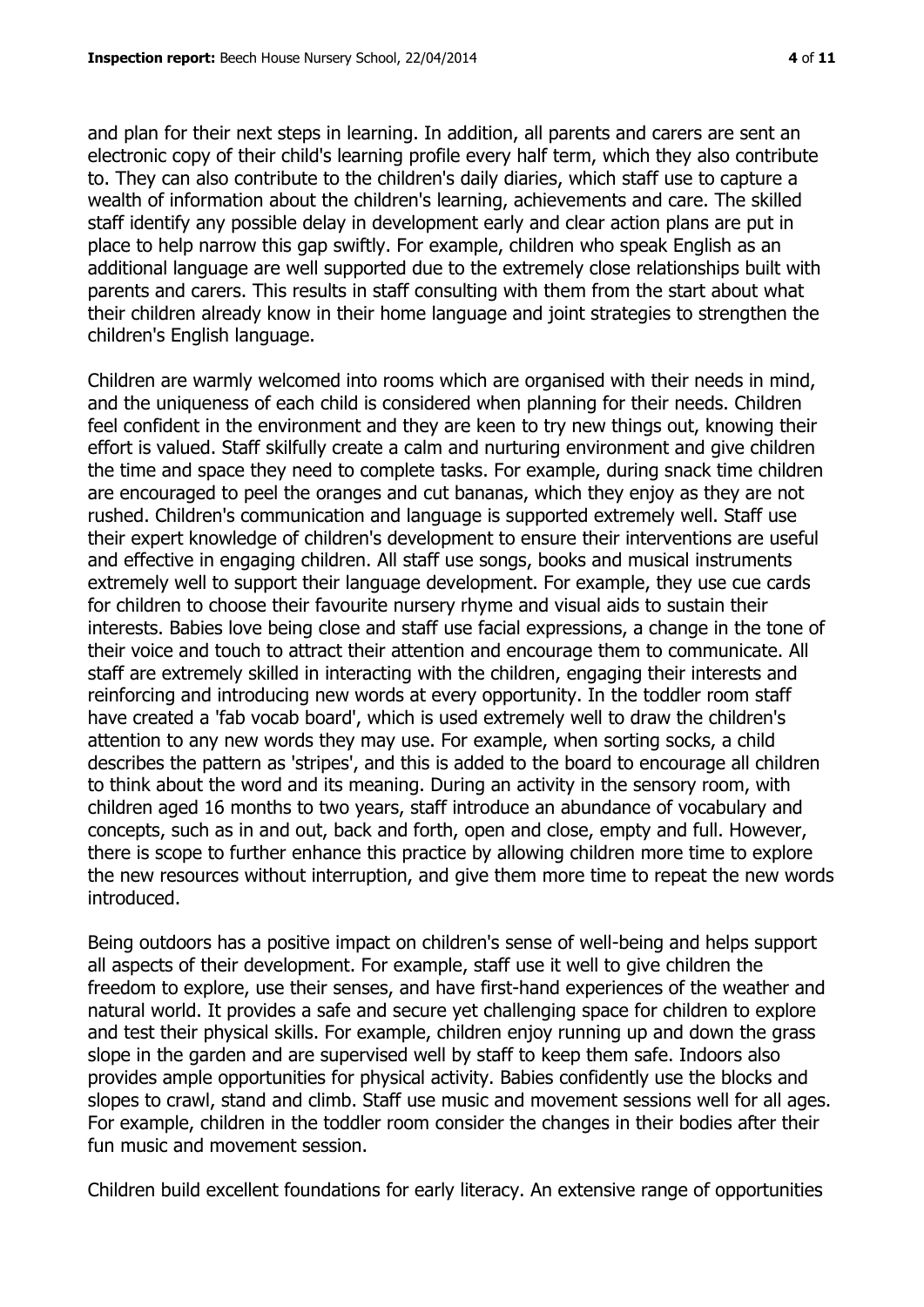engage children in making marks, both indoors and outdoors. Children make sense of visual signs and symbols and recognise their names. Books are used extremely well by the staff as they are often linked to the topic to reinforce learning. More able children rapidly learn about and begin to link sounds to letters due to the focus staff place on this during their discussions and at circle time. For example, staff continually emphasise the initial sounds of the children's names as they self-register and complete the weather board. Children's mathematical learning is fostered extremely well. Staff use the daily routine exceptionally well to encourage children to count and problem solve. For example, they thoroughly enjoy using their fingers to count up to to 21 and some of them already recognise numerals up to 10. Staff use creative and fun activities, such as the shadow puppet theatre, for children to recognise shapes. Children use a wide range of natural resources and household items to sort and classify. For example, staff have used the children's interest in socks to encourage them to consider a full range of mathematical concepts.

Children learn about the natural world and living things. For example, they have been planting and caring for their cress seeds and flowers, and help to water the cress and plants in the garden. They consider the changing seasons and its effects, listen for noises on walks and identify birds and wildlife. Children use words such as 'decay', and as they look at their cress seeds they feel the soil and know it is wet from the water, which it needs to grow. All children are provided with a wide range of exciting materials, resources and sensory experiences to enable them to explore colour, texture and space. For example, natural items, metal objects, cooked pasta, shaving foam and cornflour mixed with water are thoroughly enjoyed by the children. Children are creative and imaginative and staff use the children's interests extremely well to plan exciting and motivating experiences. For example, the tiny tots children have shown an interest in a book about a bus. Consequently, staff have used this interest to fuel their imagination further by creating a red bus from a large cardboard box. In the toddler room the creation of a bakery in the role play area has inspired an interest in food and where it comes from. Staff use their interests and curiosity extremely well for further learning. For example, any questions children have, such as 'Where do peas and sweetcorn come from?' are added to the 'questions board', and staff then encourage children to use the computer and books to research the answer. These innovative strategies arouse children's curiosity even further and they show a positive attitude towards new learning and experiences.

#### **The contribution of the early years provision to the well-being of children**

The highly embedded assigned key person system and the small nature of the nursery ensure sensitive staff have exceptional knowledge of each child's backgrounds, care and educational needs. For example, each child has two linked assigned key persons who build close relationships with the child and their parents. Consequently, if one member of staff is absent the other is present to ensure individual needs are met consistently. In addition to this, each baby in the baby room has a 'group card', which clearly lists their requirements, such as comforters, routines and any medical or additional needs. Consequently, all staff, including those who may be covering absences, are fully aware of the babies' individual care routines and are able to meet them successfully. Promoting the children's well-being is clearly central to everything the staff do. This is clearly evident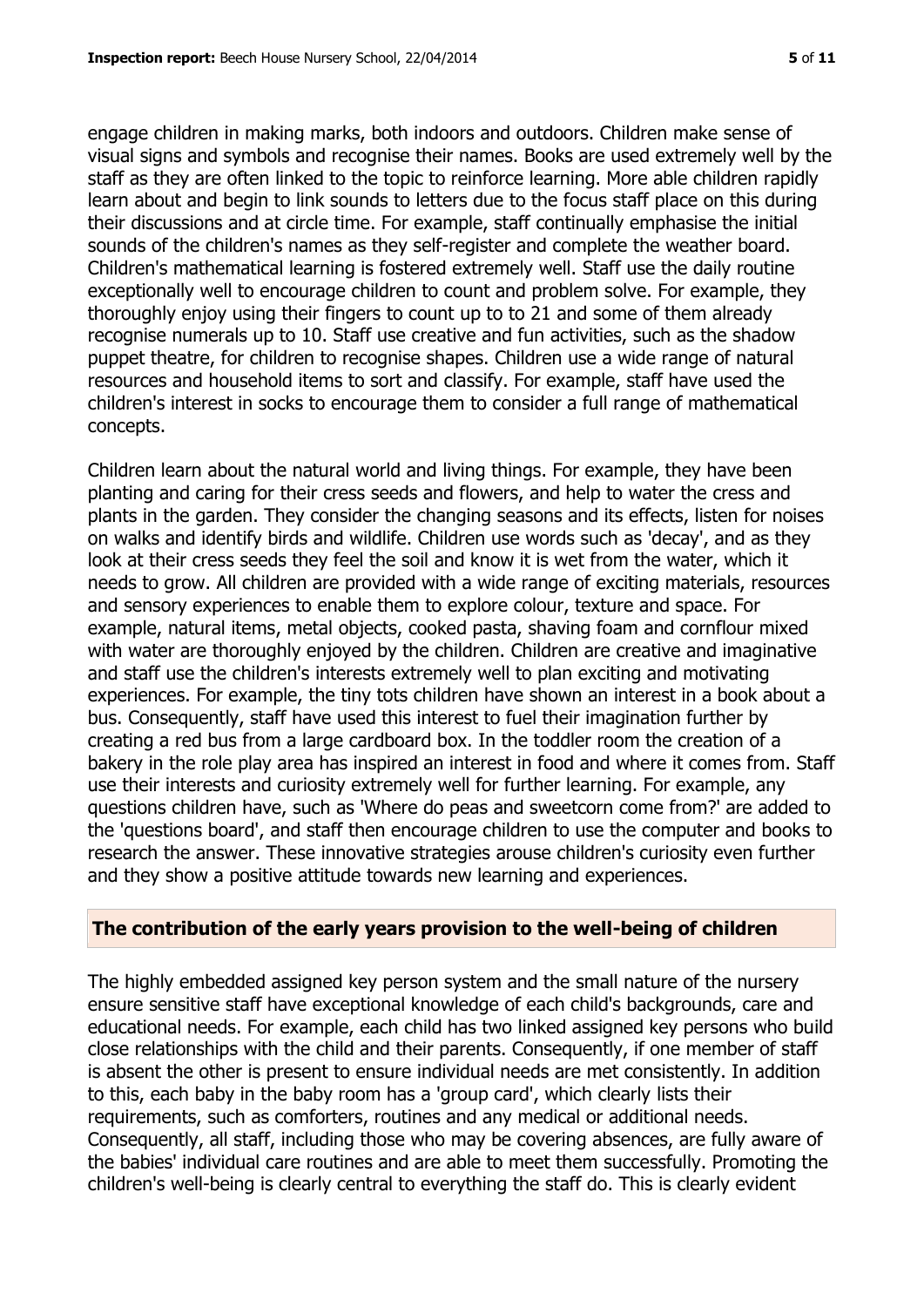from the outset. For example, the staff and management team together dedicate as much time as required to ensure that children are happy and settled and their parents are comprehensively informed about the care and educational programme in place.

Transition from one room to another is equally well supported by staff who are attentive to children's needs and the new assigned key persons dedicate their time to settling the children and getting to know the parents. Consequently, children settle easily, display high levels of trust and are happy. Exceptional collaborative working, in particular, with the childminders who are also involved in the care of the children, results in the excellent sharing of information to meet their care and educational needs of children. In addition, although children will not be moving on to school this year, already very strong links have been established with the local feeder schools.

Staff provide a vibrant and stimulating space which is kept clean and hygienic. Consequently, all children are safe and kept busy and occupied with the excellent range of opportunities and resources on offer to them. Children benefit from healthy and nutritious meals, snacks and drinks. They show a comprehensive understanding of making healthy choices and an understanding of the benefits of exercise as they discuss the importance of exercise and healthy foods. Children have a secure understanding of how to stay safe. For example, visits from the police and the fire brigade and the use of pretend traffic lights outdoors help reinforce messages of staying safe. Staff are vigilant and supervise children very well, and they carry out daily safety checks of the environment, both indoors and outdoors. Children are extremely well behaved because they are kept occupied and stimulated and because staff act as exemplary role models and use positive strategies to manage children's behaviour. For example, in the toddler room children have made a 'kindness tree', where they have added what they feel are acts of kindness. For example, 'Say nice things and let our friends play with us' and 'Give lots of kisses', are some suggestions made by the children. In addition, they have made their rules of behaviour for their room.

# **The effectiveness of the leadership and management of the early years provision**

Safeguarding arrangements are well embedded in all aspects of practice. Therefore, all the safeguarding and welfare requirements are met to secure the children's safety and welfare. All staff have a comprehensive awareness of safeguarding issues and how to implement the safeguarding policy and procedures. The management team make the most of learning relating to safeguarding and child protection to improve practice. For example, the children's toilets and nappy changing areas are based within the rooms and easily visible to ensure staff are within the vision of others when carrying out intimate care. In addition to this, there are robust recruitment, vetting and induction procedures in place to ensure staff are suitable to work with children.

The leadership and management team consists of the three registered individuals who all take an active role in the managing and running of the nursery, along with the nursery manager. The nursery head oversees both nurseries in the group and has a wealth of experience, is highly skilled and extremely passionate in her pursuit for excellence. This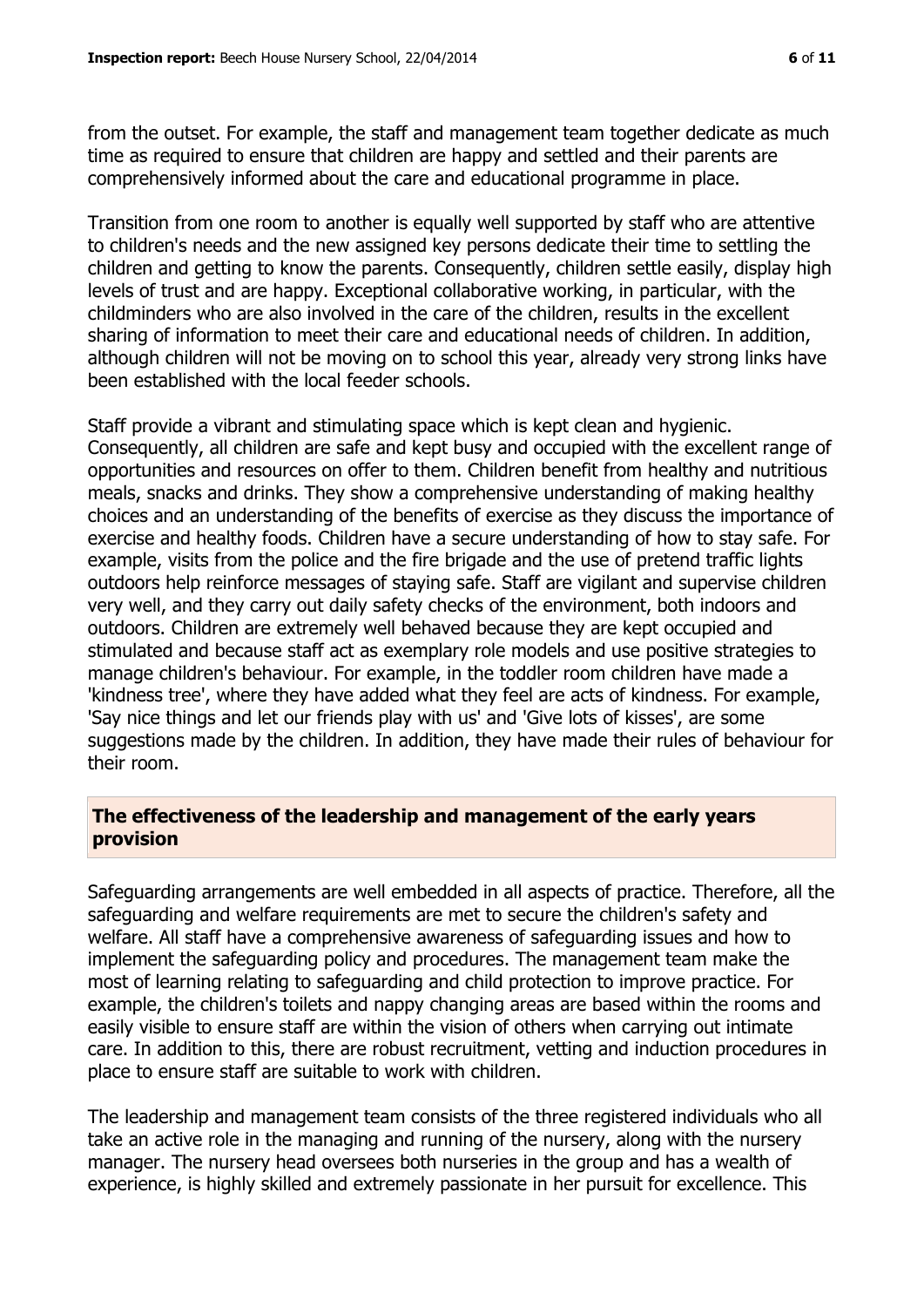inspirational leadership has resulted in a leadership and staff team who are highly successful and driven to achieve and maintain the highest level of care and education for all children. The leadership team have a comprehensive understanding of the learning and development requirements. Consequently, extremely successful educational programmes and monitoring systems ensure high quality and challenging experiences for children. The staff team are proactive and innovative in responding to changes and continuously seek high quality practice. For example, individualised supervision, coaching and training opportunities for all staff enhance their skills and qualifications. Consequently, teaching is rooted in expert knowledge of the learning and development requirements and a full understanding of how young children learn and progress. As a result, the routine of the day and experiences on offer provide a clear focus on providing opportunities for younger children to play and explore, and increased opportunities for older and more able children to be involved in active learning.

All parents and carers spoken to on the day of the inspection and the ongoing parental satisfaction surveys clearly indicate that they are highly satisfied with service provided. They are extremely impressed by the 'welcome meeting', which includes the head of nursery, and the information shared about the educational programme, baseline assessments, safeguarding and the health and safety policies. Parents' and carers' views are given high regard. For example, each new parent completes a satisfaction questionnaire a month after their child starts, and staff and leaders are responsive and take swift action if and when required. The excellent systems to keep parents fully informed about the children's care, education and achievements and how parents can further support their children at home, significantly contribute to the progress children make. The nursery is extremely motivated in working with other settings, including the local children's centre, schools and other professionals and agencies, to support transition and children's care and education.

# **The Childcare Register**

The requirements for the compulsory part of the Childcare Register are **Met**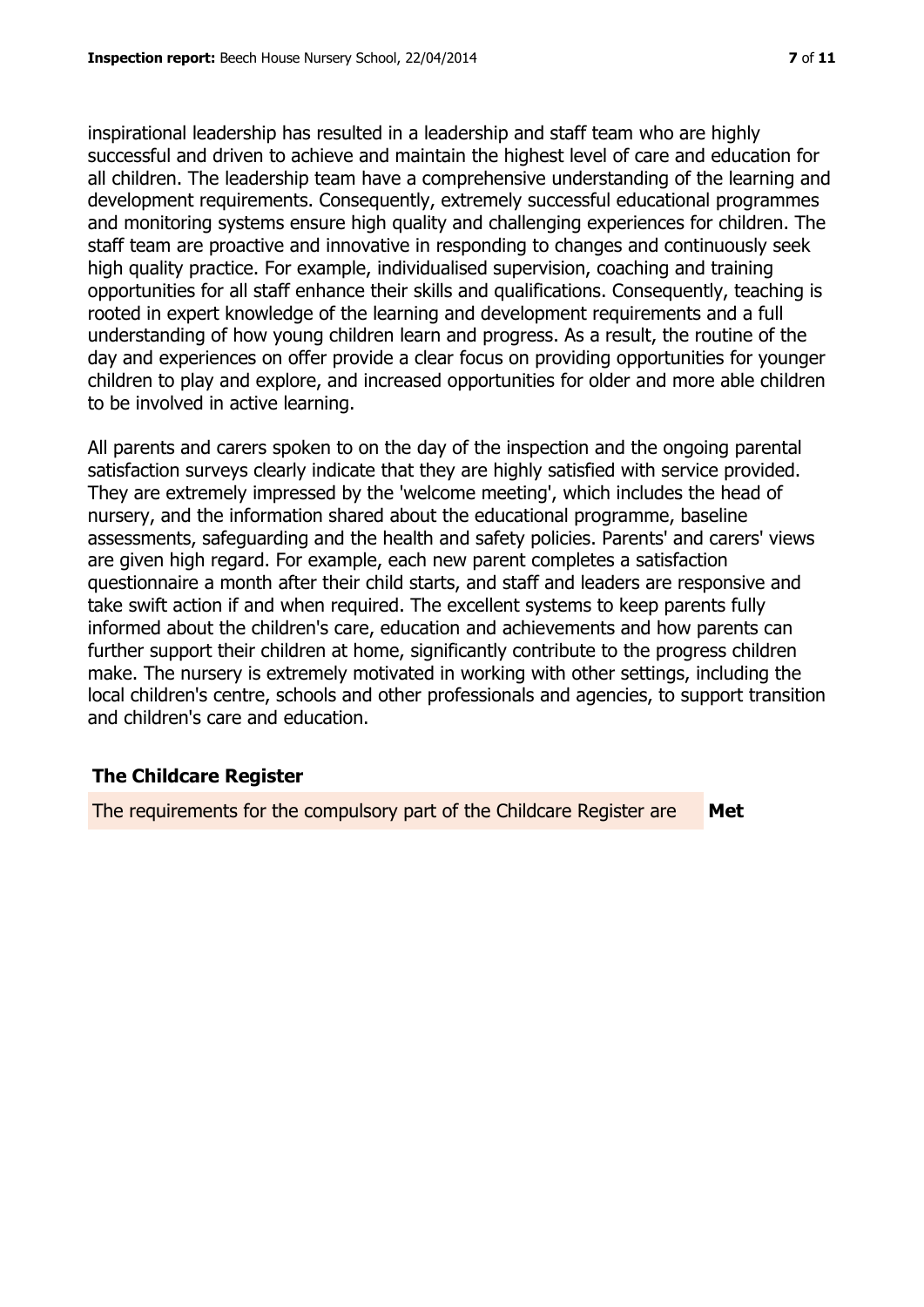# **What inspection judgements mean**

# **Registered early years provision**

| <b>Grade</b> | <b>Judgement</b>        | <b>Description</b>                                                                                                                                                                                                                                                                                                                                                                                |
|--------------|-------------------------|---------------------------------------------------------------------------------------------------------------------------------------------------------------------------------------------------------------------------------------------------------------------------------------------------------------------------------------------------------------------------------------------------|
| Grade 1      | Outstanding             | Outstanding provision is highly effective in meeting the needs<br>of all children exceptionally well. This ensures that children are<br>very well prepared for the next stage of their learning.                                                                                                                                                                                                  |
| Grade 2      | Good                    | Good provision is effective in delivering provision that meets<br>the needs of all children well. This ensures children are ready<br>for the next stage of their learning.                                                                                                                                                                                                                        |
| Grade 3      | Requires<br>improvement | The provision is not giving children a good standard of early<br>years education and/or there are minor breaches of the<br>safeguarding and welfare requirements of the Early Years<br>Foundation Stage. It will be monitored and inspected within<br>twelve months of the date of this inspection.                                                                                               |
| Grade 4      | Inadequate              | Provision that is inadequate requires significant improvement<br>and/or enforcement action. The provision is failing to give<br>children an acceptable standard of early years education and/or<br>is not meeting the safeguarding and welfare requirements of<br>the Early Years Foundation Stage. It will be monitored and<br>inspected again within six months of the date of this inspection. |
| Met          |                         | The provision has no children on roll. The inspection judgement<br>is that the provider continues to meet the requirements for<br>registration.                                                                                                                                                                                                                                                   |
| Not met      |                         | The provision has no children on roll. The inspection judgement<br>is that the provider does not meet the requirements for<br>registration.                                                                                                                                                                                                                                                       |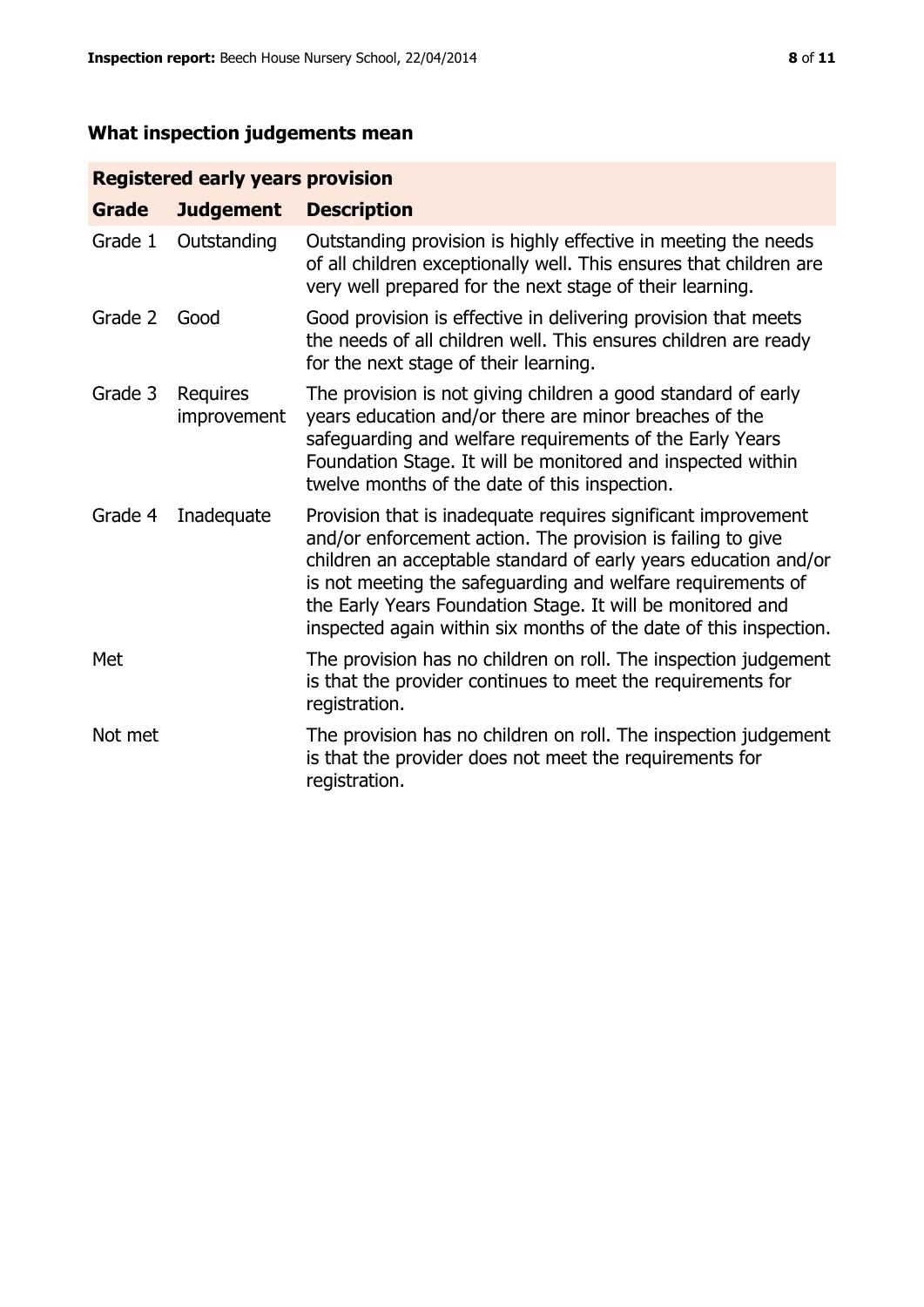# **Inspection**

This inspection was carried out by Ofsted under sections 49 and 50 of the Childcare Act 2006 on the quality and standards of provision that is registered on the Early Years Register. The registered person must ensure that this provision complies with the statutory framework for children's learning, development and care, known as the Early Years Foundation Stage.

# **Setting details**

| Unique reference number       | EY469099                   |
|-------------------------------|----------------------------|
| <b>Local authority</b>        | Herefordshire              |
| <b>Inspection number</b>      | 942467                     |
| <b>Type of provision</b>      | Full-time provision        |
| <b>Registration category</b>  | Childcare - Non-Domestic   |
| Age range of children         | $0 - 8$                    |
| <b>Total number of places</b> | 33                         |
| Number of children on roll    | 46                         |
| <b>Name of provider</b>       | Beech House Nursery School |
| Date of previous inspection   | not applicable             |
| <b>Telephone number</b>       | 01432 264507               |

Any complaints about the inspection or the report should be made following the procedures set out in the guidance *'Complaints procedure: raising concerns and making complaints* about Ofsted', which is available from Ofsted's website: www.ofsted.gov.uk. If you would like Ofsted to send you a copy of the guidance, please telephone 0300 123 4234, or email enquiries@ofsted.gov.uk.

# **Type of provision**

For the purposes of this inspection the following definitions apply:

Full-time provision is that which operates for more than three hours. These are usually known as nurseries, nursery schools and pre-schools and must deliver the Early Years Foundation Stage. They are registered on the Early Years Register and pay the higher fee for registration.

Sessional provision operates for more than two hours but does not exceed three hours in any one day. These are usually known as pre-schools, kindergartens or nursery schools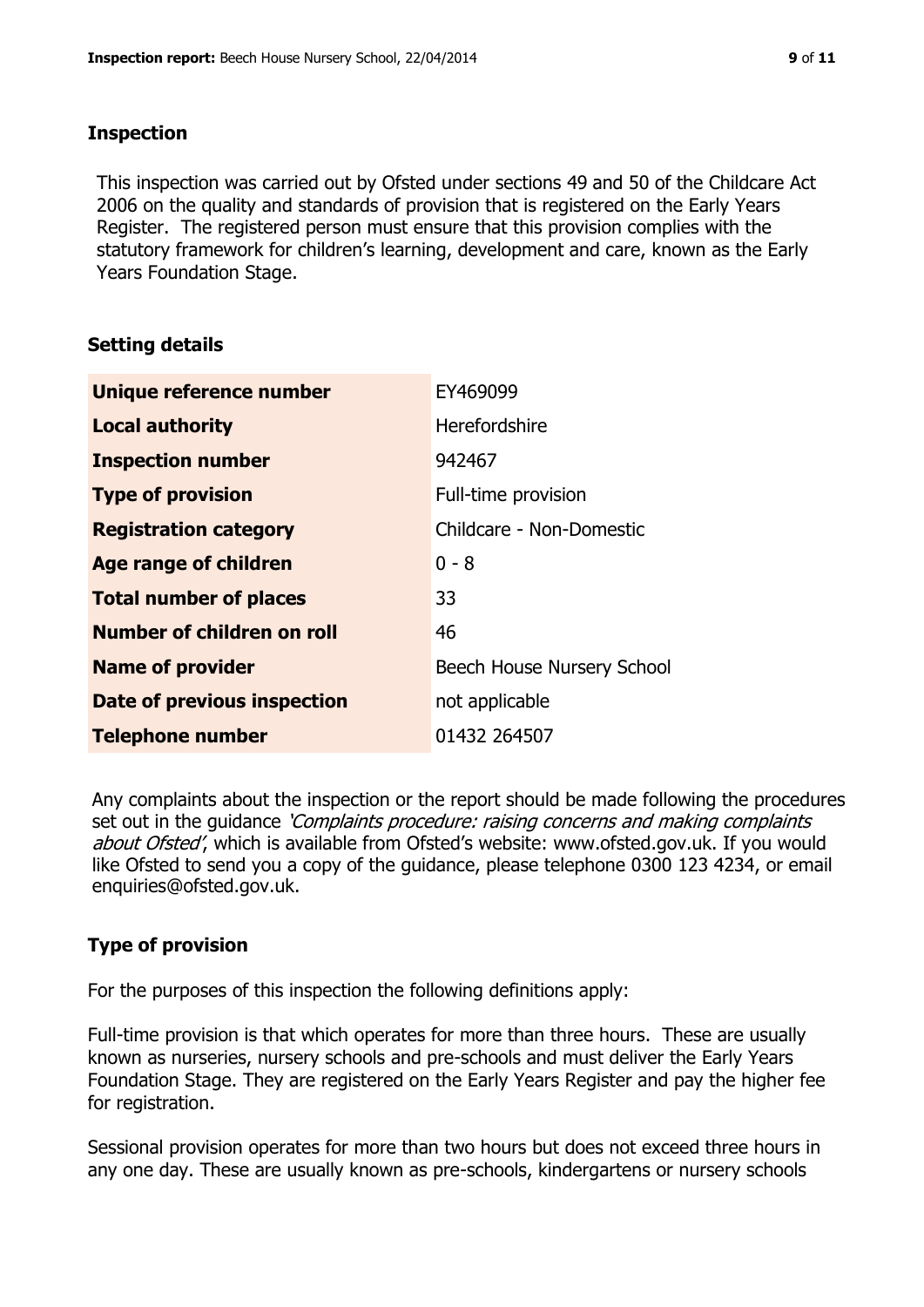and must deliver the Early Years Foundation Stage. They are registered on the Early Years Register and pay the lower fee for registration.

Childminders care for one or more children where individual children attend for a period of more than two hours in any one day. They operate from domestic premises, which are usually the childminder's own home. They are registered on the Early Years Register and must deliver the Early Years Foundation Stage.

Out of school provision may be sessional or full-time provision and is delivered before or after school and/or in the summer holidays. They are registered on the Early Years Register and must deliver the Early Years Foundation Stage. Where children receive their Early Years Foundation Stage in school these providers do not have to deliver the learning and development requirements in full but should complement the experiences children receive in school.